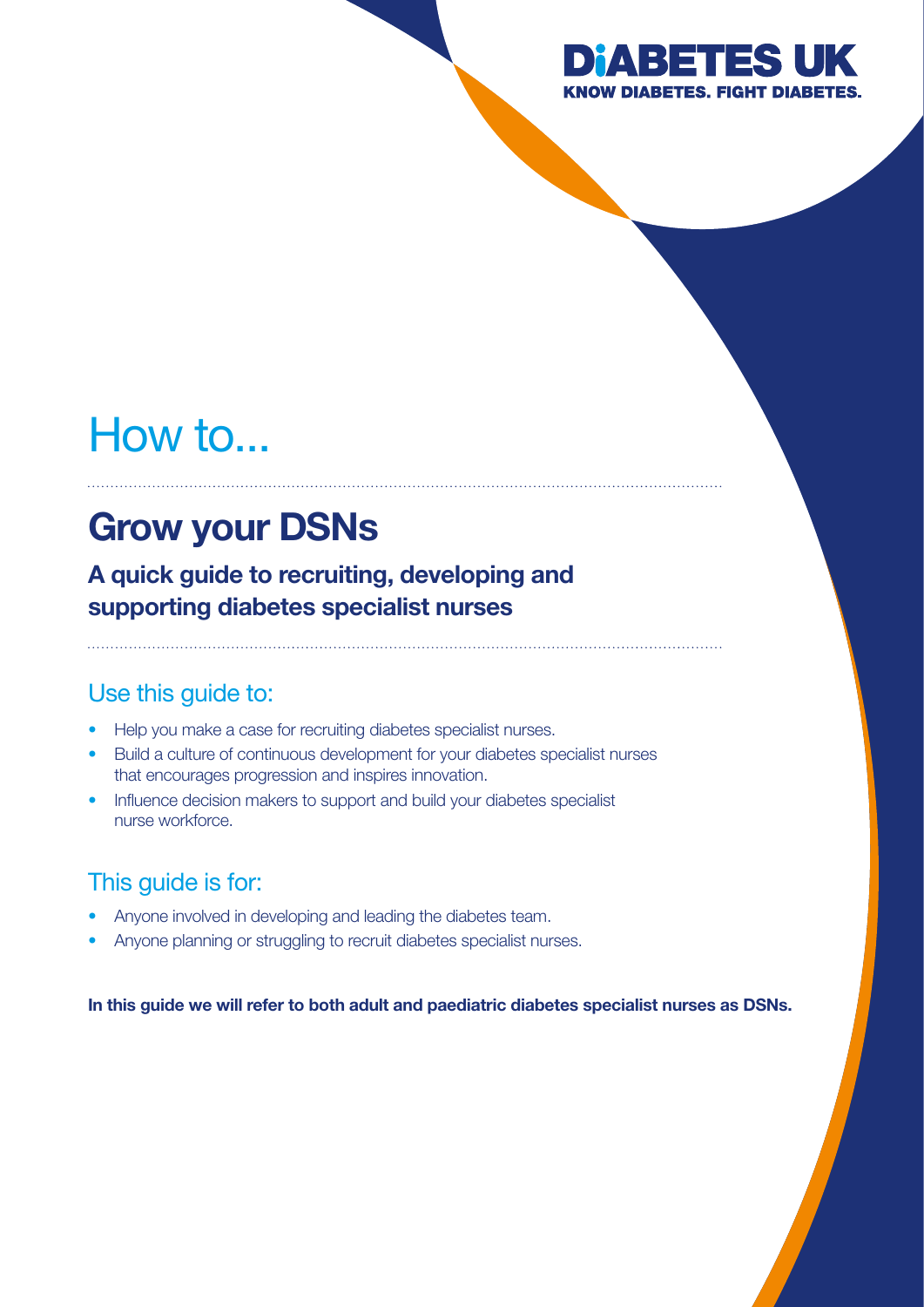## Why develop DSNs?

Diabetes specialist nurses (DSNs)<sup>1</sup> are key to meeting the health and care needs of the steadily rising number of people living with diabetes in the UK. DSNs reduce length of stay in hospital, support better self-management, improve patient satisfaction and are cost effective<sup>2</sup>.

In 2016<sup>2</sup>, our DSN workforce survey reported significant present and future shortages in the workforce, growing difficulties in recruiting suitably skilled staff and a trend towards downgrading specialist posts. Without urgent action to develop a sustainable DSN workforce, these problems look set to get worse.

Use these top tips collected from healthcare professionals across the UK to help you recruit, develop and retain DSNs in your team, whatever step in the process you're at.

### **Step 1 Building the** case for change



A creative and strong business case is key. It must prove that in terms of both patient outcomes and cost savings, what you're asking for is better than what you've already got. What's the risk to patients if nothing changes? A good balance of data and patient stories will make for a much more effective case. Include evidence of any incidents, near misses, and complaints owing to lack of DSNs. It's important to highlight why having DSNs is so important.

### Top tip

"Look at the TREND competencies<sup>3</sup> – it can help you highlight what makes DSNs skilled and crucial for providing good diabetes care."

Debbie Hicks, Co-Chair of TREND, Nurse Consultant – Diabetes, Barnet, Enfield and Harringey Mental Health Trust.

**Don't underestimate the power of good relationships.** A business case does not just end with the document you create. Having positive relationships with colleagues and involving people with diabetes gives you huge influencing power. Start building relationships by just saying hello.

### Top tip

"Decision makers may sometimes be too far removed from the realities of delivering care, so inviting senior managers, CCG leads, finance leads or whoever makes the decision, to sit in clinics to observe clinicians and sending some time with the team may make it easier to make the case.

Meeting with the clinical leads to provide details of the service is also very important. Diabetes may not always be the priority so this can help them understand the nature of the service delivery and where gaps and risks are."

Jackie Angelo-Gizzi, Clinical Nurse Specialist Paediatric Diabetes, ENH NHS Trust.

[professional-staffing-competency/dsn-survey-2016](https://www.diabetes.org.uk/professionals/position-statements-reports/healthcare-professional-staffing-competency/dsn-survey-2016)

<sup>1</sup> Both adult and paediatric diabetes specialist nurses are collectively referred to as DSNs in this guide.

<sup>2</sup> Diabetes Specialist Nursing 2016 Workforce survey, [https://www.diabetes.org.uk/professionals/position-statements-reports/healthcare-](https://www.diabetes.org.uk/professionals/position-statements-reports/healthcare-professional-staffing-competency/dsn-survey-2016)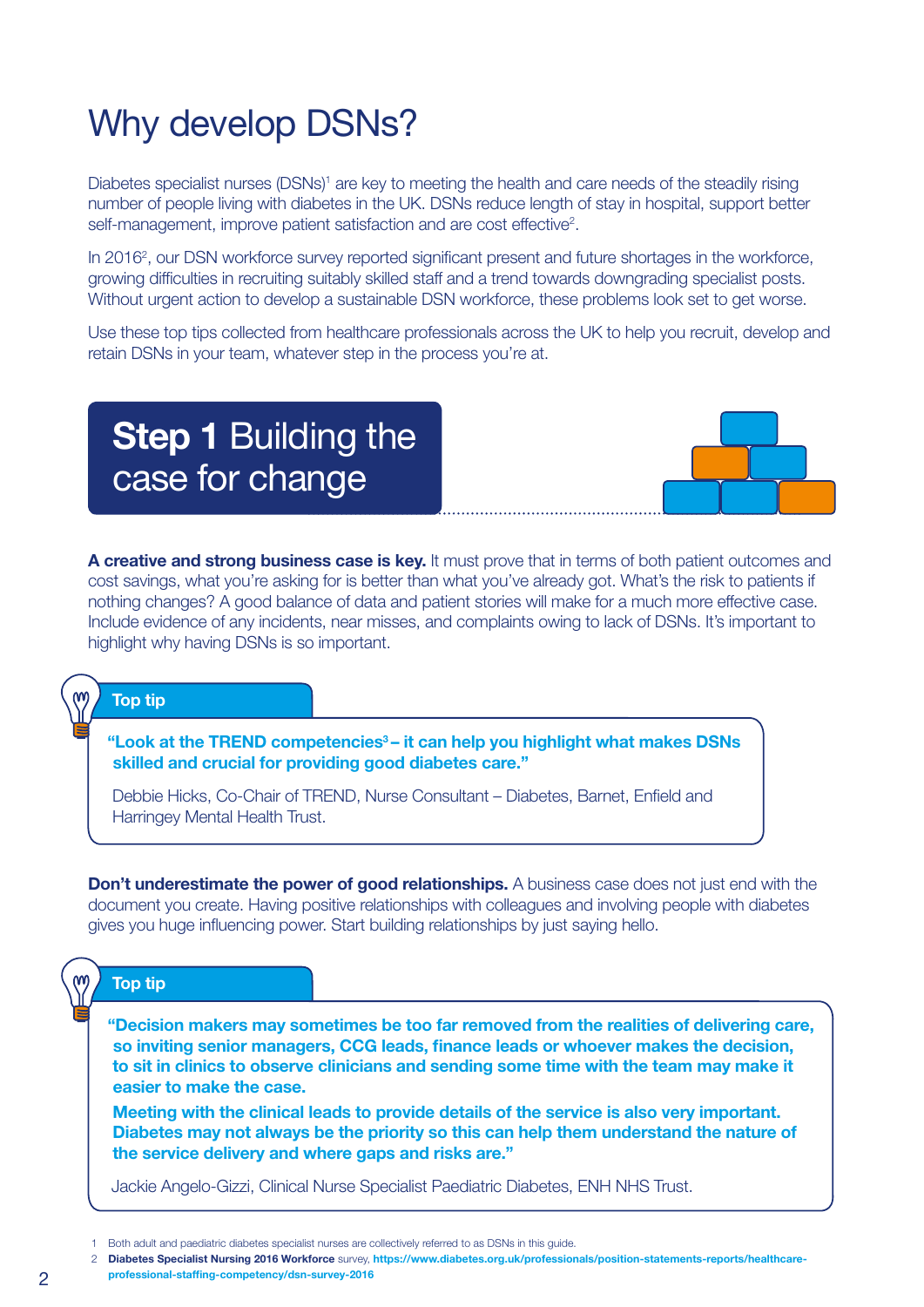#### **Step 1 Building the case for change**

**Be open to compromise.** Remember that achieving something is better than nothing at all. Make the best of what you can get and build on it. Decide what you can and cannot compromise on and stick to that.

**Know when to write a business case.** Building a case for change and writing a business case are not the same. Business cases are part of the process and are often not the most important part. Building relationships and engaging the right people early on, can help speed up the approval of your business case.

#### Top tip

"Always seek advice from colleagues who have been successful with their business case to find out how they did it. This may save a lot of business case ping-pong between departments."

Jackie Angelo-Gizzi, Clinical Nurse Specialist Paediatric Diabetes, ENH NHS Trust.

### **Step 2 Recruiting the right people**



Revisit the skill mix of the team. If you're having difficulty recruiting people with the right experience, creating training posts may be a good alternative. Develop a job plan that incorporates the progression of a DSN and make sure they have the right support in place.



Derby Teaching Hospitals have developed a core competency booklet that all their Band 6 DSNs have to work through. These can be useful tools in mapping the progression and development of your nurses.

You can view the booklet here: [http://bit.ly/derby-dsn-competency](https://www.diabetes.org.uk/resources-s3/2019-04/Derby%20DSN%20Competency%20Pack.pdf)

The interview is crucial in helping you to recruit the right people. Think about how they may fit into the team. While knowledge and experience is important, it can be developed on the job. Qualities like enthusiasm, a positive attitude and a willingness to participate and progress can't be learnt.

#### Top tip

"When trying to identify the right people, ask yourself – has the person mentioned diabetes in their interview?"

Margaret Bannister, Nurse Consultant in Diabetes Care, University of Bradford.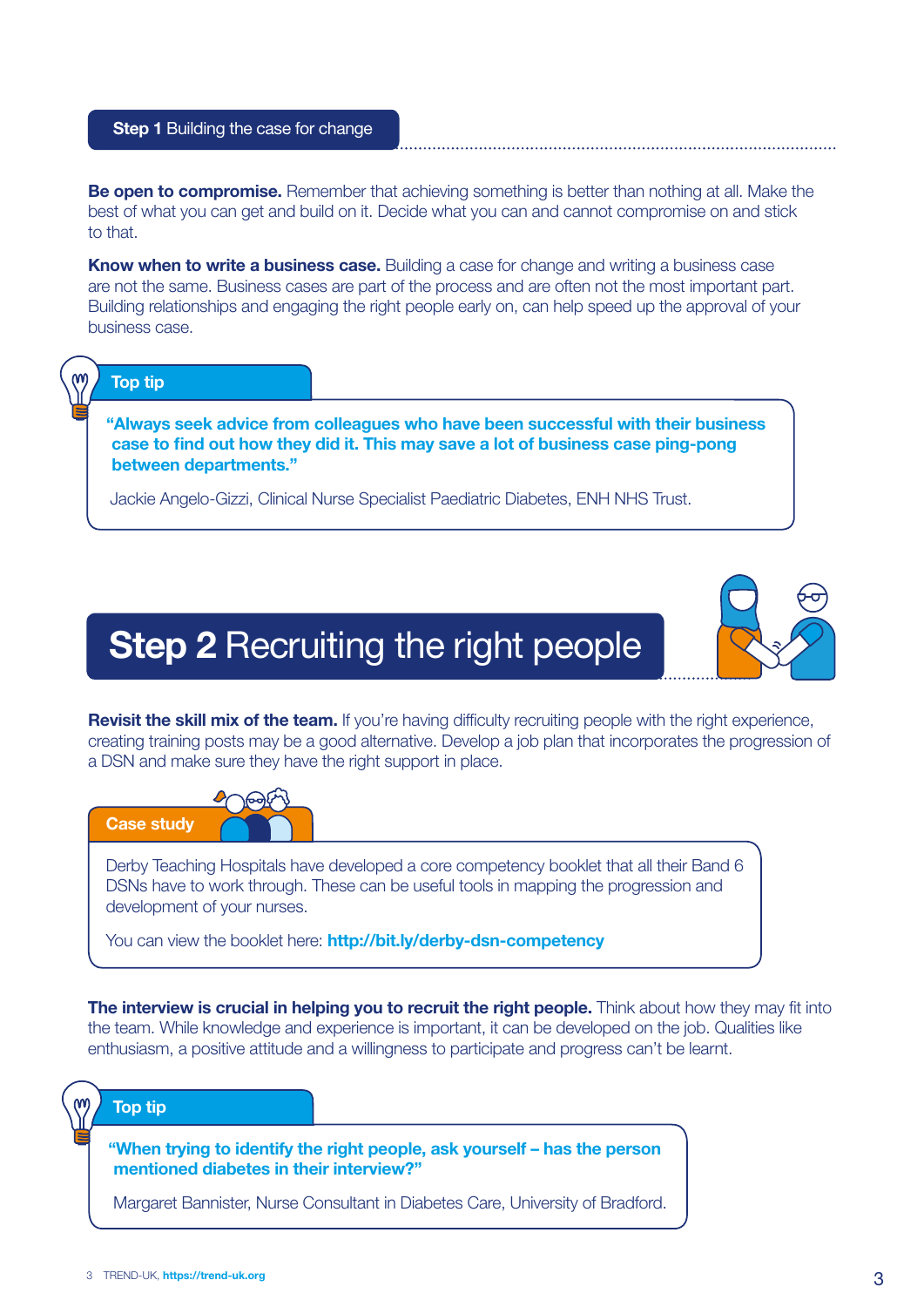## Step 3 Developing your DSNs



**Consider talent-spotting or recruiting link nurses.** Sometimes it may be more effective to upskill and recruit internally. Look for nurses from your own trust who you can develop, for example, getting junior nurses to do a secondment in a diabetes unit to gain insight into the role of the DSN. Certain trusts have created rotational programmes within a specialist area to allow junior nurses the opportunity to develop an interest and also begin to specialise.



The Diabetes Ward Champions programme at Kingston Hospital is a development programme for qualified ward nurses who are interested in diabetes and would like to make a real difference to diabetes care on their ward. It gives them the skills and knowledge to allow them to improve diabetes inpatient care.

The second part of the programme is for the individual to put into practice the theory and make a positive change to their clinical environment. They are then entered into a competition to win a trip to the Diabetes UK Professional Conference. Mentorship and support throughout the programme is provided and regular network meetings with other Diabetes Ward Champions provide a safe space in which reflection and networking with like-minded colleagues can take place.



In order to address issues with recruiting to the diabetes specialist team and to the diabetes ward, Lister Hospital used maternity leave funding to develop a pilot rotational opportunity for the registered nurses.

The programme provided opportunity for:

- training and education
- developing good working relationships between ward nurses and the diabetes consultants, with positive lasting impact when nurses returned to cover diabetes wards
- talent-spotting.

Anecdotal evidence indicated that the pilot was a success. The nurses who took part fed back to say it had been a good learning opportunity and also developed their confidence in managing diabetes on the wards. Although the pilot had to be ended earlier than planned, the trust did see the value and have agreed to continue it when circumstances allow.

This will not only enable the diabetes specialist team to identify DSNs of the future and nurture their interest but also attract nurses who wish to train to be DSNs to work on the diabetes ward in the trust.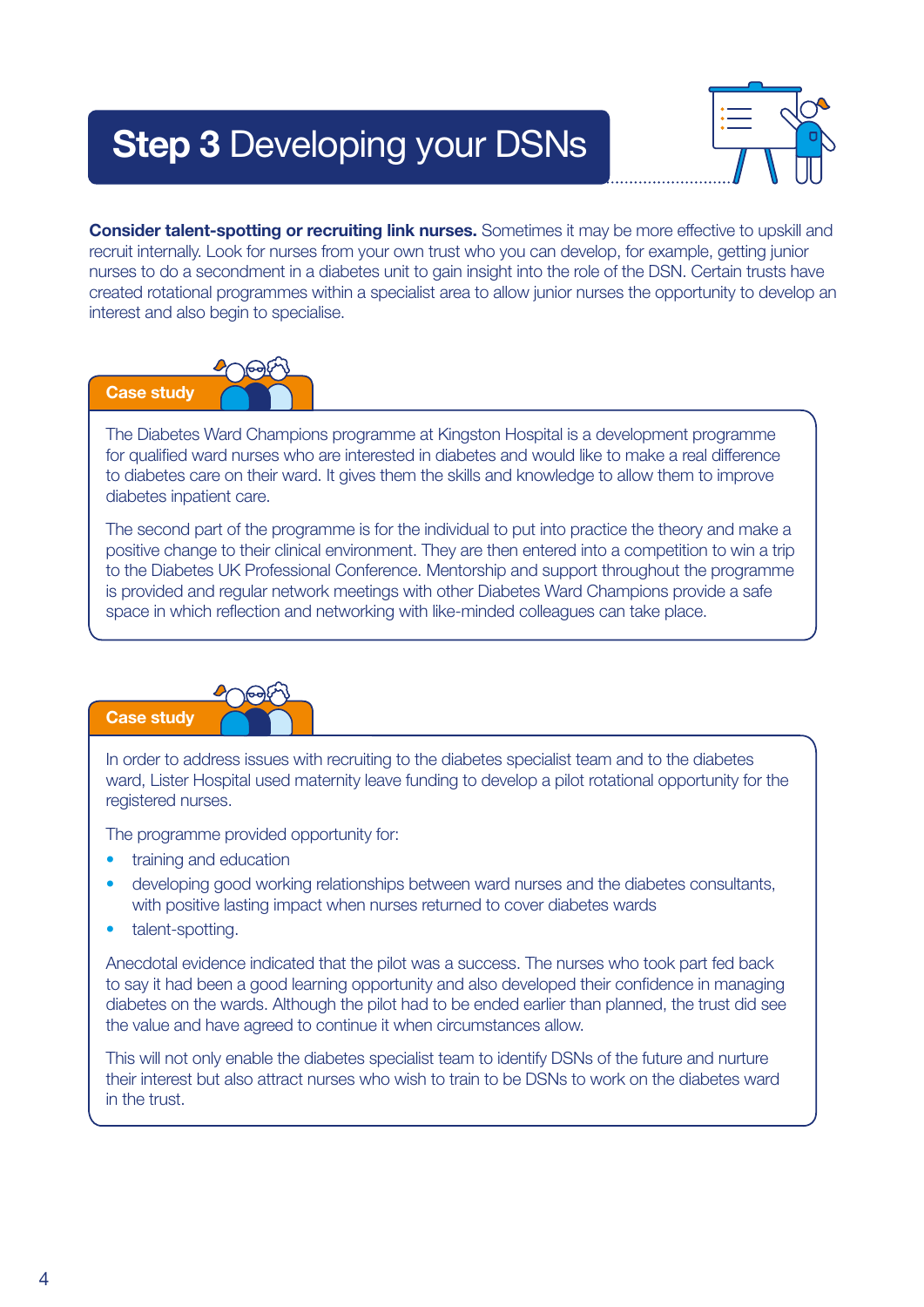New recruits will need time to get comfortable in their role, where they feel confident asking **questions and delivering care.** It's crucial they get the chance to fully understand the service and how to deliver good care. Make sure they shadow other members of the team, sit in on local structured education programmes, and go to joint clinics and transition clinics.

Mentoring is key in making sure that new recruits are both comfortable and competent in their roles. A mentor can help with both professional development and support to navigate the challenges of providing the kind of support people with diabetes and their families need from a DSN. Make sure there is mentorship package for new starters to work through so they are supported to develop their confidence and skills over a period of time. Protecting time for senior nurses to mentor and nurture is also necessary to make sure this happens.

**Clear work plans are important.** They will allow you to protect the role of the DSN without stifling their development. Well thought through job plans can support in protecting time for personal development and prevent deskilling.



The DSN team at York Hospital have a structured job plan with dedicated clinical activity time which usually consists of clinics that are already set up. Time is also made for telephone triage, so everyone is clear when they need to answer calls from primary care colleages. One session a week is built in for clinical support, shadowing or development to allow the continued professional development of staff.

**Step 4 Retaining your DSNs** 



Acknowledge success. With limited resources, rewarding good work can be difficult. Something as simple as acknowledgement in one-to-ones or more widely in team meetings can work as powerful motivators for growth. Think about offering flexitime to allow your DSNs the autonomy to plan their day, allowing for later start time or later finish time, so they can support their work life balance. Simple incentives like this can make your team feel valued and appreciated.

#### Team culture will have a significant impact on the growth and retention of your DSNs.

An environment where new members are challenged and are encouraged to challenge back, have access to senior members of the team and are supported in practising reflectively will allow them to continually develop. The more support they receive and the more opportunities for development, the more likely they are to remain.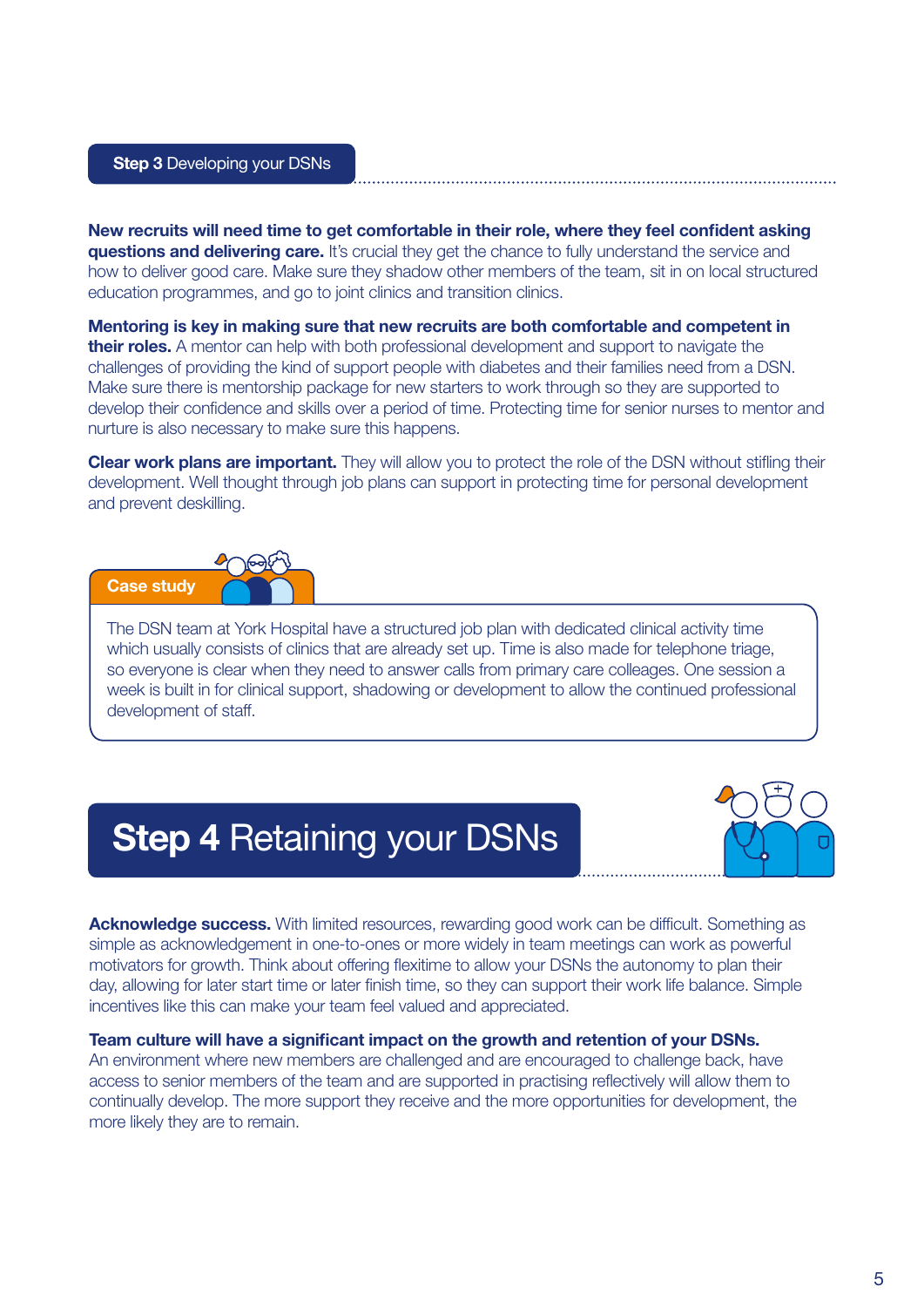### Top tip

"Encourage your DSNs to audit and present their work as much as possible. Encourage them to become a Diabetes UK volunteer or attend the conference. This not only serves as good opportunity for both professional and personal development but continually builds the case for the DSN team as well."

Debbie Stanisstreet, Lead Nurse for Diabetes and Endocrinology, Lister Hospital

Support your existing DSNs into management. It's important to have someone taking responsibility for the teams and have a strategic vision. Your existing senior DSNs may be best placed to do this as they will know the staff and will have the right understanding of the team. This will also act as inspiration for junior nurses.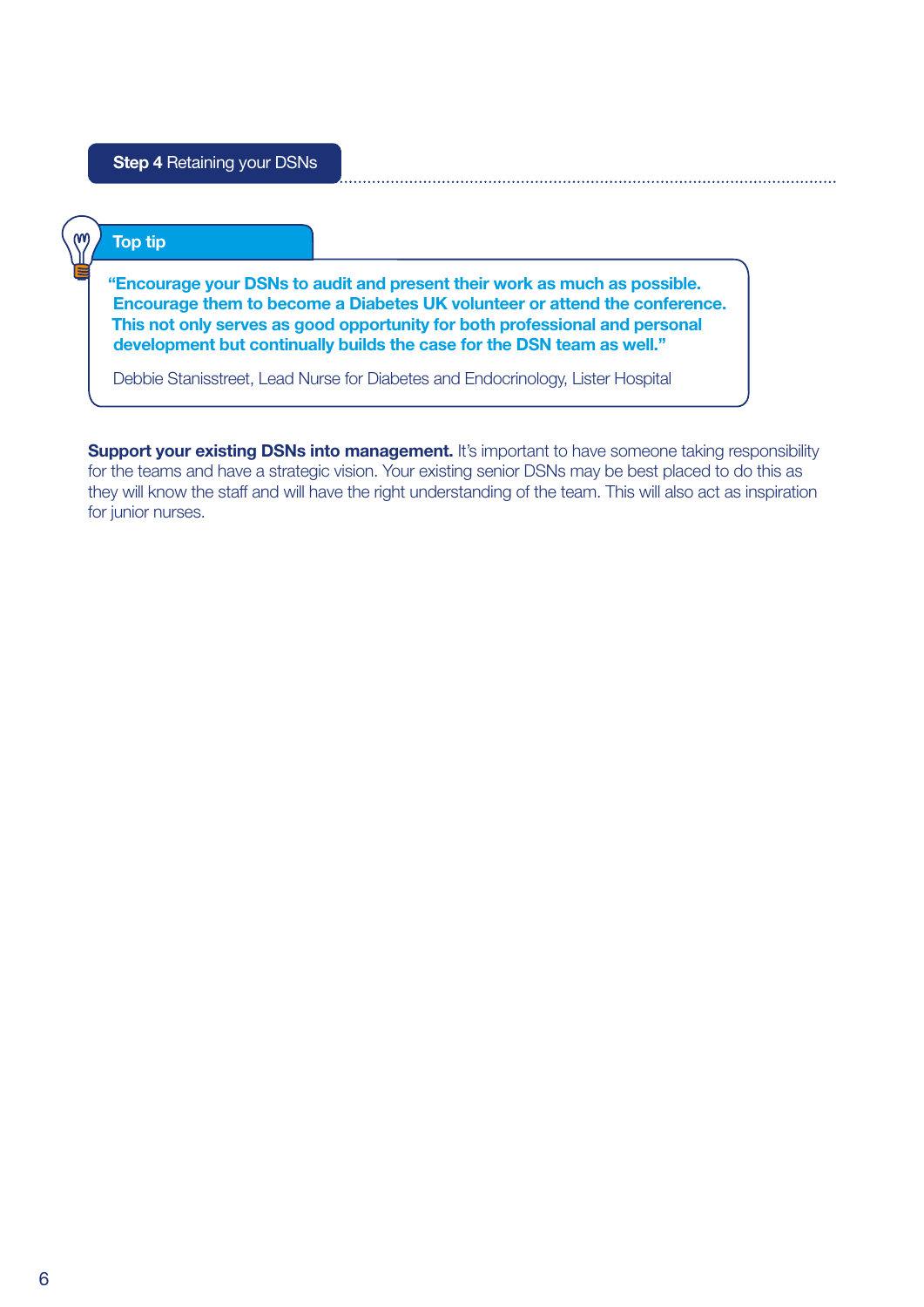## Further resources

Diabetes UK position statements on:

- defining a diabetes specialist nurse for adult services.
- a career and education framework for diabetes specialist nursing.

#### [www.diabetes.org.uk/dsn-outcomes-costs](https://www.diabetes.org.uk/Professionals/Position-statements-reports/Healthcare-professional-staffing-competency/Diabetes-Specialist-Nurses-improving-patient-outcomes-and-reducing-costs)

Further information here:

[https://www.diabetes.org.uk/professionals/position-statements-reports/healthcare](https://www.diabetes.org.uk/professionals/position-statements-reports/healthcare-professional-staffing-competency/diabetes-specialist-nurses-improving-patient-outcomes-and-reducing-costs)[professional-staffing-competency/diabetes-specialist-nurses-improving-patient-outcomes](https://www.diabetes.org.uk/professionals/position-statements-reports/healthcare-professional-staffing-competency/diabetes-specialist-nurses-improving-patient-outcomes-and-reducing-costs)[and-reducing-costs](https://www.diabetes.org.uk/professionals/position-statements-reports/healthcare-professional-staffing-competency/diabetes-specialist-nurses-improving-patient-outcomes-and-reducing-costs)

### Acknowledgements

Diabetes UK would like to thank the following people for their generous time and support to help develop this guide:

- Dr Alex Bickerton, Consultant in Diabetes and Endocrinology, Yeovil District Hospital NHS Foundation Trust.
- Carol Metcalfe, Advanced Specialist Practitioner, paediatric diabetes at Royal Manchester Children's Hospital, University of Manchester Foundation NHS Trust.
- Claire Neely, Diabetes Specialist Nurse, Surbiton Hospital.
- Debbie Hicks, Co-Chair of TREND, Nurse Consultant Diabetes, Barnet, Enfield and Haringey Mental Health Trust.
- Debbie Stanisstreet, Lead Nurse for Diabetes and Endocrinology, Lister Hospital.
- Erwin Castro, Diabetes Specialist Nurse, East Sussex Healthcare NHS Trust.
- Esther Walden, Chair of DISN UK Group, Lead DISN, Norfolk and Norwich University Hospitals NHS Foundation Trust.
- Jackie Angelo-Gizzi, Clinical Nurse Specialist Paediatric Diabetes, ENH NHS Trust.
- Judith Campbell, Team Leader Diabetes & CFRD, Royal Manchester Children's Hospital.
- Katy Gerrard, Diabetes Specialist Nurse, Royal Derby Hospital.
- Margaret Bannister, Nurse Consultant in Diabetes Care, University of Bradford.
- Sarah Gregory, Inpatient Diabetes Specialist Nurse, East Kent Hospitals University Foundation Trust.
- Siobhan Pender, Diabetes Specialist Nurse, Guy's and St Thomas' NHS Foundation Trust.
- Tara Kadis, Lead Diabetes Specialist Nurse, York Hospitals NHS.

### Author

Suraiya Chowdhury, Leadership Programme Manager, Diabetes UK.